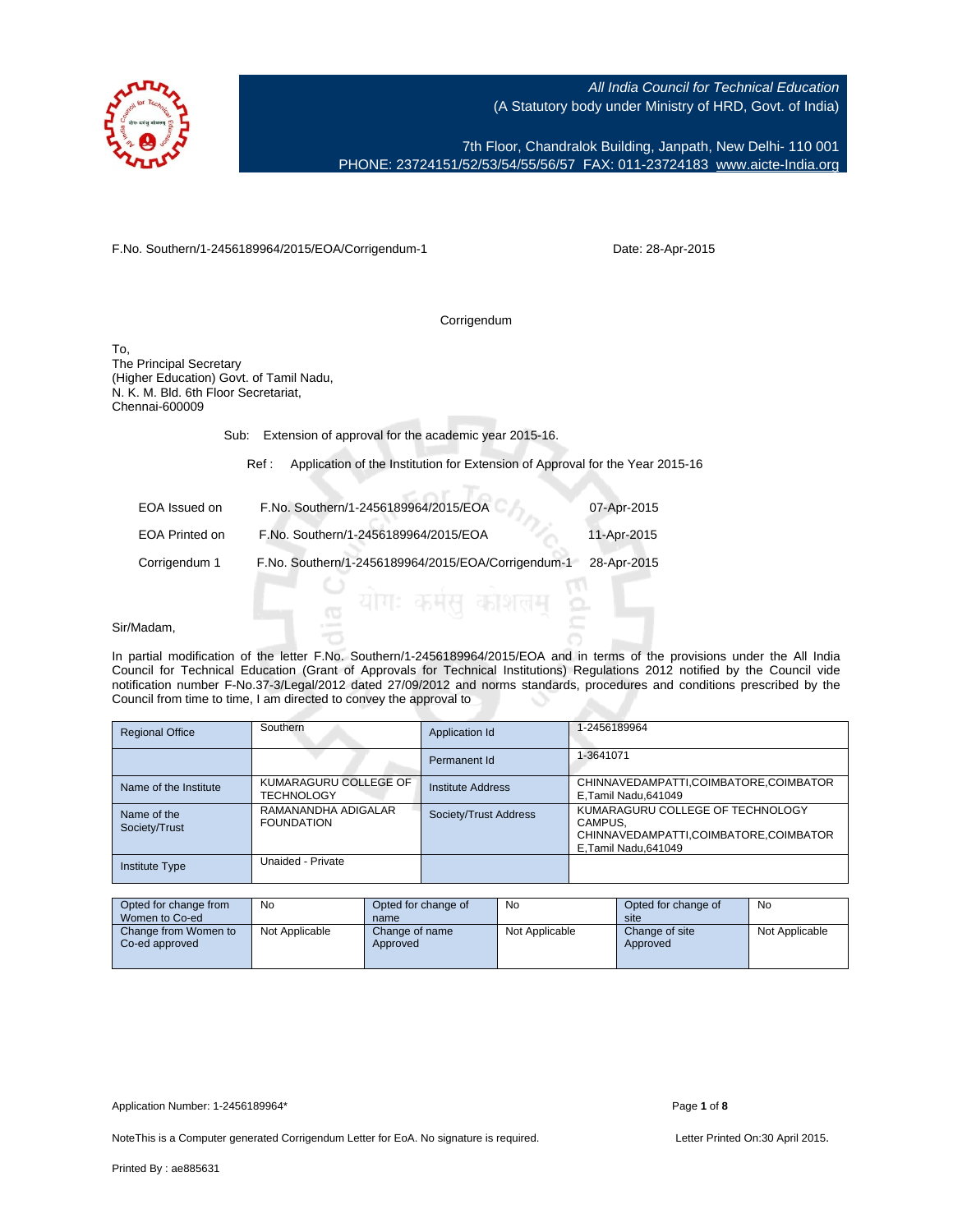

7th Floor, Chandralok Building, Janpath, New Delhi- 110 001 PHONE: 23724151/52/53/54/55/56/57 FAX: 011-23724183 [www.aicte-India.org](http://www.aicte-India.org)

To conduct following courses with the intake indicated below for the academic year 2015-16

| Application Id: 1-2456189964                          |              |                                                           | Course                                                         | Course<br>Unique Id     | Full/Part<br>Time | Affiliating<br>Body            |                                 | 2014-                     |                                 |                     |                     |                                          |
|-------------------------------------------------------|--------------|-----------------------------------------------------------|----------------------------------------------------------------|-------------------------|-------------------|--------------------------------|---------------------------------|---------------------------|---------------------------------|---------------------|---------------------|------------------------------------------|
| Program                                               | Shift        | Level                                                     |                                                                |                         |                   |                                | Intake Approved for 2013-<br>14 | Intake Approved for<br>15 | Intake Approved for 2015-<br>16 | NRI Approval Status | PIO Approval Status | Foreign Collaboration<br>Approval Status |
| <b>ENGINEERING</b><br><b>AND</b><br><b>TECHNOLOGY</b> | 1st<br>Shift | <b>POST</b><br>GRAD<br><b>UATE</b>                        | <b>STRU</b><br><b>CTUR</b><br>AL<br><b>ENGIN</b><br>EERIN<br>G | $1 -$<br>13493115<br>80 | <b>FULL TIME</b>  | Anna<br>University,<br>Chennai | 18                              | 18                        | $\overline{18}$                 | <b>NA</b>           | NA                  | NA                                       |
| <b>ENGINEERING</b><br><b>AND</b><br><b>TECHNOLOGY</b> | 1st<br>Shift | <b>UNDE</b><br>$\mathsf{R}$<br><b>GRAD</b><br><b>UATE</b> | <b>TEXTIL</b><br>E<br><b>TECH</b><br><b>NOLO</b><br>GY         | $1 -$<br>13493115<br>83 | <b>FULL TIME</b>  | Anna<br>University,<br>Chennai | 60                              | 60                        | 60                              | NA                  | NA                  | $N_A$                                    |
| <b>ENGINEERING</b><br><b>AND</b><br><b>TECHNOLOGY</b> | 1st<br>Shift | <b>UNDE</b><br>R<br>GRAD<br><b>UATE</b>                   | <b>INFOR</b><br><b>MATIO</b><br>N<br><b>TECH</b><br>NOLO<br>GY | $1 -$<br>13493115<br>85 | <b>FULL TIME</b>  | Anna<br>University,<br>Chennai | 60                              | 60                        | 60                              | $N_A$               | $\overline{NA}$     | $N_A$                                    |
| ENGINEERING<br><b>AND</b><br><b>TECHNOLOGY</b>        | 1st<br>Shift | <b>UNDE</b><br>R<br>GRAD<br><b>UATE</b>                   | <b>MECH</b><br><b>ATRO</b><br><b>NICS</b>                      | $1 -$<br>13493115<br>87 | <b>FULL TIME</b>  | Anna<br>University,<br>Chennai | 60                              | 60                        | 60                              | <b>NA</b>           | <b>NA</b>           | <b>NA</b>                                |

Application Number: 1-2456189964\* Page **2** of **8**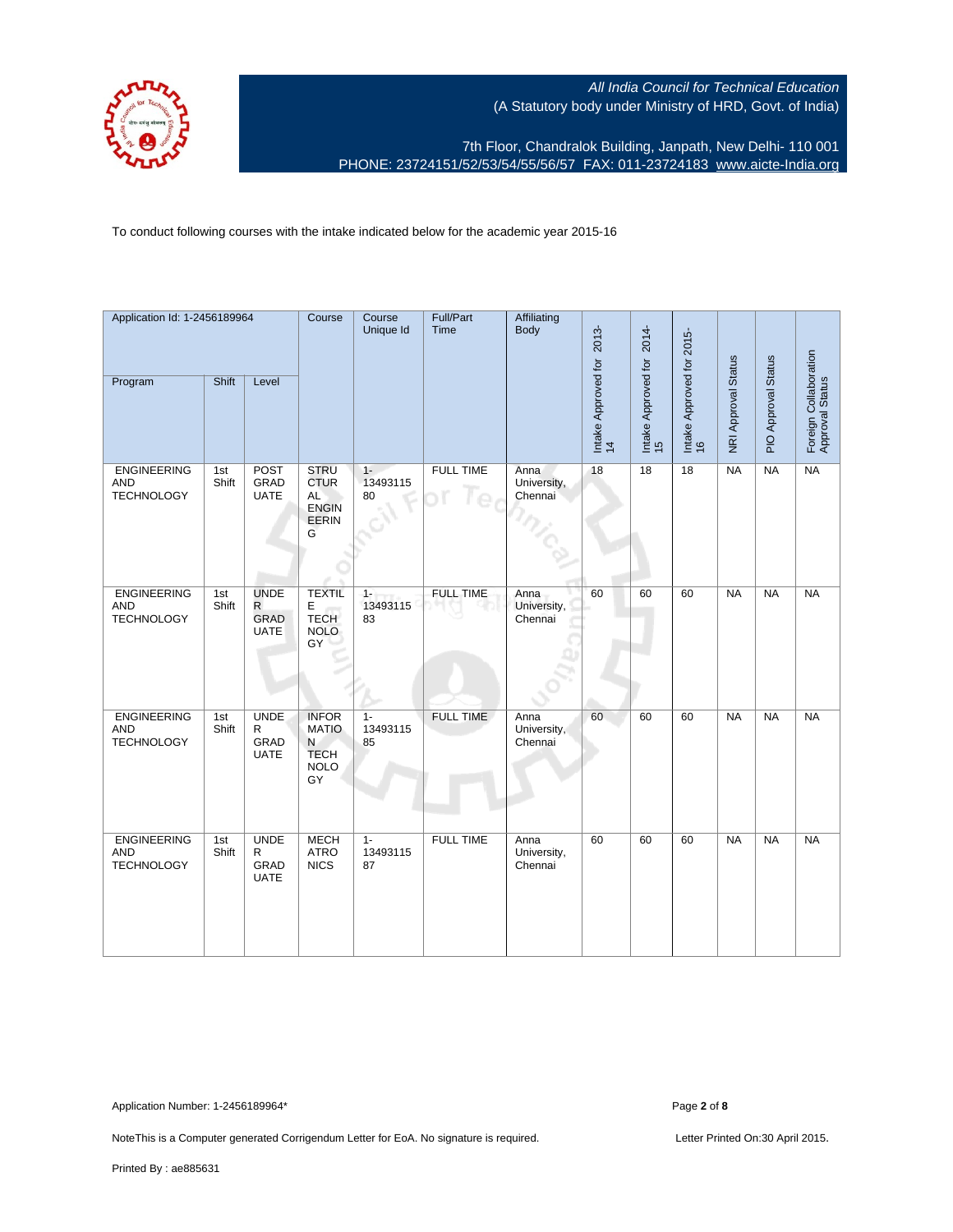

7th Floor, Chandralok Building, Janpath, New Delhi- 110 001 PHONE: 23724151/52/53/54/55/56/57 FAX: 011-23724183 [www.aicte-India.org](http://www.aicte-India.org)

| Application Id: 1-2456189964                          |              | Course                                             | Course<br>Unique Id                                                                                           | Full/Part<br>Time       | Affiliating<br><b>Body</b> |                                | 2014-                           |                           |                                 |                            |                     |                                          |
|-------------------------------------------------------|--------------|----------------------------------------------------|---------------------------------------------------------------------------------------------------------------|-------------------------|----------------------------|--------------------------------|---------------------------------|---------------------------|---------------------------------|----------------------------|---------------------|------------------------------------------|
| Program                                               | Shift        | Level                                              |                                                                                                               |                         |                            |                                | Intake Approved for 2013-<br>14 | Intake Approved for<br>15 | Intake Approved for 2015-<br>16 | <b>NRI Approval Status</b> | PIO Approval Status | Foreign Collaboration<br>Approval Status |
| <b>ENGINEERING</b><br><b>AND</b><br><b>TECHNOLOGY</b> | 1st<br>Shift | <b>UNDE</b><br>$\mathsf{R}$<br>GRAD<br><b>UATE</b> | <b>MECH</b><br><b>ANICA</b><br>L.<br><b>ENGIN</b><br><b>EERIN</b><br>G                                        | $1 -$<br>13493115<br>89 | <b>FULL TIME</b>           | Anna<br>University,<br>Chennai | 180                             | 180                       | 180                             | NA                         | NA                  | NA                                       |
| <b>ENGINEERING</b><br><b>AND</b><br><b>TECHNOLOGY</b> | 1st<br>Shift | POST<br>GRAD<br><b>UATE</b>                        | <b>INDUS</b><br><b>TRIAL</b><br><b>ENGIN</b><br><b>EERIN</b><br>G                                             | $1 -$<br>13493115<br>91 | <b>FULL TIME</b>           | Anna<br>University,<br>Chennai | 25                              | 25                        | $\overline{18}$                 | <b>NA</b>                  | NA                  | NA                                       |
| <b>ENGINEERING</b><br><b>AND</b><br><b>TECHNOLOGY</b> | 1st<br>Shift | <b>POST</b><br>GRAD<br><b>UATE</b>                 | <b>ENER</b><br>GY<br><b>ENGIN</b><br><b>EERIN</b><br>G                                                        | $1 -$<br>13493115<br>93 | <b>FULL TIME</b>           | Anna<br>University,<br>Chennai | 18                              | 18                        | 18                              | <b>NA</b>                  | <b>NA</b>           | <b>NA</b>                                |
| <b>ENGINEERING</b><br><b>AND</b><br><b>TECHNOLOGY</b> | 1st<br>Shift | <b>UNDE</b><br>$\mathsf{R}$<br>GRAD<br><b>UATE</b> | <b>CIVIL</b><br><b>ENGIN</b><br>EERIN<br>G                                                                    | $1 -$<br>13493115<br>95 | <b>FULL TIME</b>           | Anna<br>University,<br>Chennai | 120                             | 120                       | 120                             | NA                         | <b>NA</b>           | NA                                       |
| <b>ENGINEERING</b><br><b>AND</b><br><b>TECHNOLOGY</b> | 1st<br>Shift | <b>UNDE</b><br>$\mathsf R$<br>GRAD<br><b>UATE</b>  | <b>ELECT</b><br><b>RICAL</b><br><b>AND</b><br><b>ELECT</b><br><b>RONIC</b><br>S<br>ENGIN<br><b>EERIN</b><br>G | $1 -$<br>13493115<br>97 | <b>FULL TIME</b>           | Anna<br>University,<br>Chennai | 120                             | 120                       | 120                             | <b>NA</b>                  | <b>NA</b>           | NA                                       |

Application Number: 1-2456189964\* Page **3** of **8**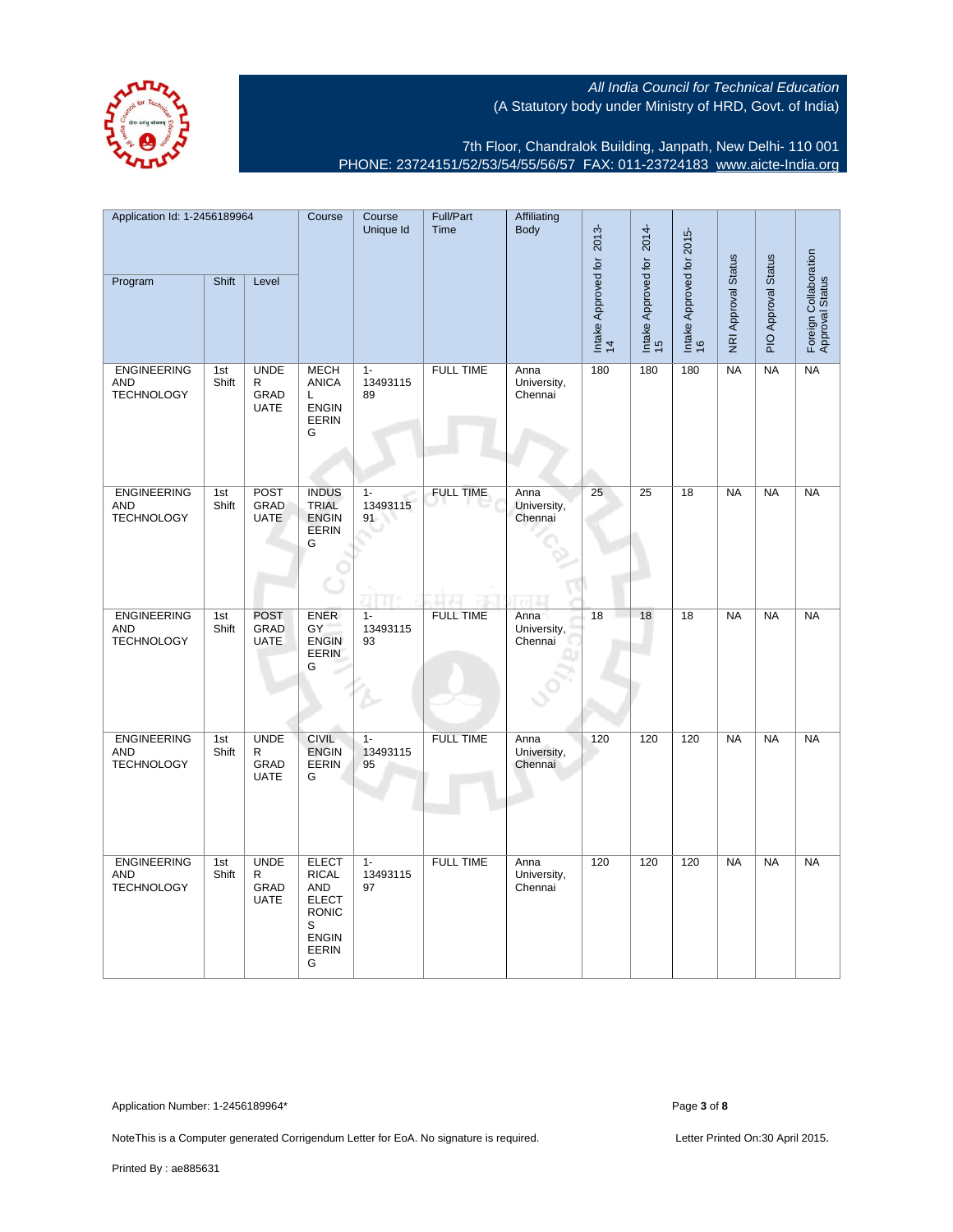

7th Floor, Chandralok Building, Janpath, New Delhi- 110 001 PHONE: 23724151/52/53/54/55/56/57 FAX: 011-23724183 [www.aicte-India.org](http://www.aicte-India.org)

| Application Id: 1-2456189964                          |              |                                    | Course                                                                                              | Course<br>Unique Id     | Full/Part<br>Time | Affiliating<br><b>Body</b>     |                                 | 2014-                     |                                 |                     |                     |                                          |
|-------------------------------------------------------|--------------|------------------------------------|-----------------------------------------------------------------------------------------------------|-------------------------|-------------------|--------------------------------|---------------------------------|---------------------------|---------------------------------|---------------------|---------------------|------------------------------------------|
| Program                                               | Shift        | Level                              |                                                                                                     |                         |                   |                                | Intake Approved for 2013-<br>14 | Intake Approved for<br>15 | Intake Approved for 2015-<br>16 | NRI Approval Status | PIO Approval Status | Foreign Collaboration<br>Approval Status |
| <b>ENGINEERING</b><br><b>AND</b><br><b>TECHNOLOGY</b> | 1st<br>Shift | <b>POST</b><br>GRAD<br><b>UATE</b> | <b>COMP</b><br><b>UTER</b><br>AIDED<br><b>DESIG</b><br>N AND<br><b>MANU</b><br><b>FACTU</b><br>RE.  | $1 -$<br>13493115<br>99 | <b>FULL TIME</b>  | Anna<br>University,<br>Chennai | 18                              | 18                        | 18                              | <b>NA</b>           | <b>NA</b>           | <b>NA</b>                                |
| <b>ENGINEERING</b><br><b>AND</b><br><b>TECHNOLOGY</b> | 1st<br>Shift | POST<br>GRAD<br><b>UATE</b>        | <b>POWE</b><br>R<br><b>ELECT</b><br><b>RONIC</b><br>S AND<br><b>DRIVE</b><br>S                      | $1 -$<br>13493116<br>01 | <b>FULL TIME</b>  | Anna<br>University,<br>Chennai | 18                              | 18                        | 18                              | NA                  | NA                  | NA                                       |
| <b>ENGINEERING</b><br><b>AND</b><br><b>TECHNOLOGY</b> | 1st<br>Shift | <b>POST</b><br>GRAD<br><b>UATE</b> | <b>COMM</b><br><b>UNICA</b><br><b>TION</b><br><b>SYSTE</b><br>МS                                    | $1 -$<br>13493116<br>03 | <b>FULL TIME</b>  | Anna<br>University,<br>Chennai | 25                              | 25                        | 24                              | <b>NA</b>           | <b>NA</b>           | <b>NA</b>                                |
| <b>ENGINEERING</b><br><b>AND</b><br><b>TECHNOLOGY</b> | 1st<br>Shift | POST<br>GRAD<br><b>UATE</b>        | <b>APPLI</b><br><b>ED</b><br><b>ELECT</b><br><b>RONIC</b><br>S                                      | $1 -$<br>13493116<br>05 | <b>FULL TIME</b>  | Anna<br>University,<br>Chennai | 18                              | 18                        | $\overline{18}$                 | <b>NA</b>           | <b>NA</b>           | NA                                       |
| <b>ENGINEERING</b><br><b>AND</b><br><b>TECHNOLOGY</b> | 1st<br>Shift | POST<br>GRAD<br><b>UATE</b>        | <b>COMP</b><br><b>UTER</b><br><b>SCIEN</b><br>CE<br><b>AND</b><br><b>ENGIN</b><br><b>EERIN</b><br>G | $1 -$<br>13493116<br>07 | <b>FULL TIME</b>  | Anna<br>University,<br>Chennai | $\overline{25}$                 | $\overline{25}$           | $\overline{24}$                 | NA                  | <b>NA</b>           | NA                                       |

Application Number: 1-2456189964\* Page **4** of **8**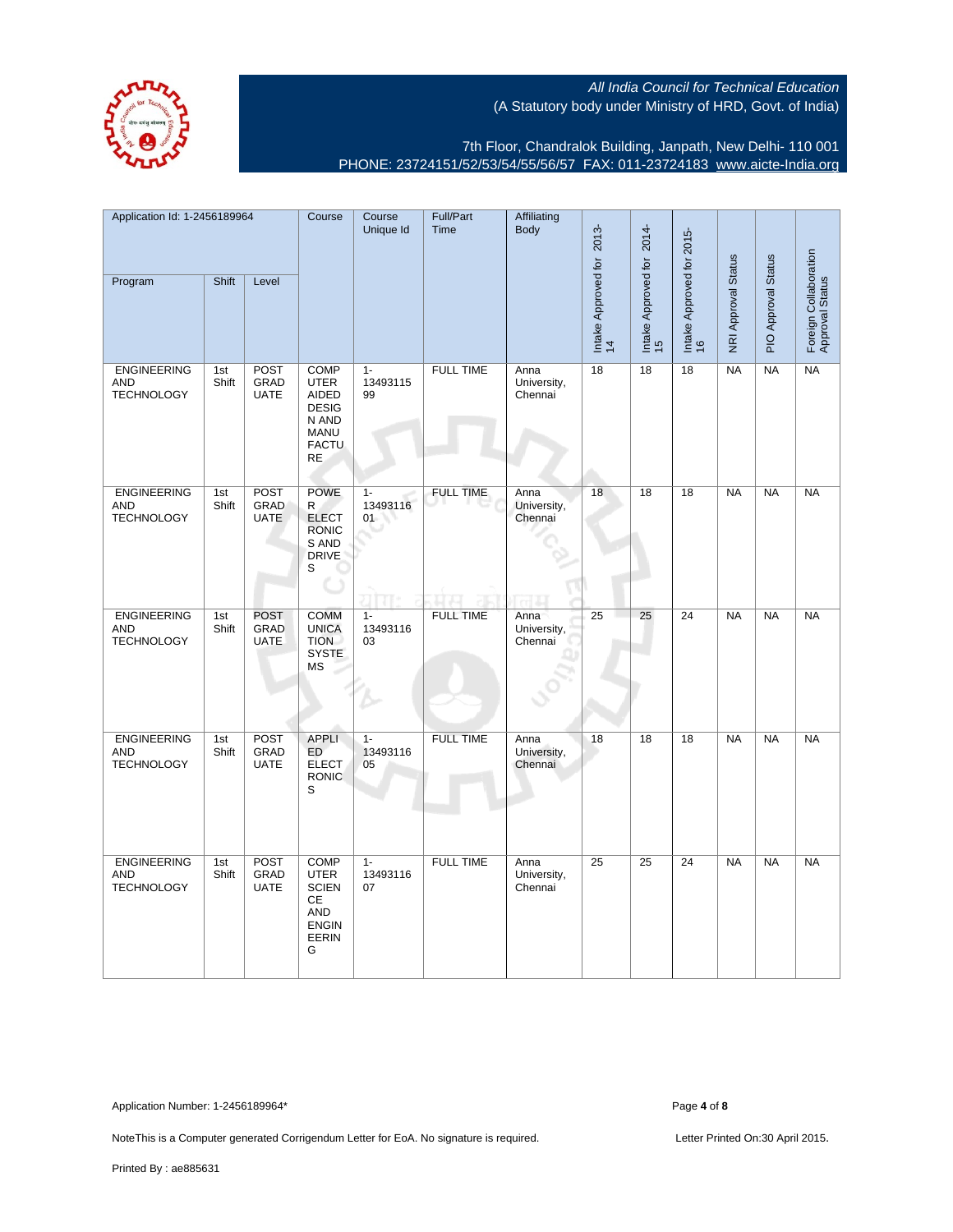

7th Floor, Chandralok Building, Janpath, New Delhi- 110 001 PHONE: 23724151/52/53/54/55/56/57 FAX: 011-23724183 [www.aicte-India.org](http://www.aicte-India.org)

| Application Id: 1-2456189964                          |              |                                    | Course                                                                                               | Course<br>Unique Id     | Full/Part<br>Time | Affiliating<br><b>Body</b>     |                                 | 2014-                     |                                 |                     |                     |                                          |
|-------------------------------------------------------|--------------|------------------------------------|------------------------------------------------------------------------------------------------------|-------------------------|-------------------|--------------------------------|---------------------------------|---------------------------|---------------------------------|---------------------|---------------------|------------------------------------------|
| Program                                               | Shift        | Level                              |                                                                                                      |                         |                   |                                | Intake Approved for 2013-<br>14 | Intake Approved for<br>15 | Intake Approved for 2015-<br>16 | NRI Approval Status | PIO Approval Status | Foreign Collaboration<br>Approval Status |
| <b>ENGINEERING</b><br><b>AND</b><br><b>TECHNOLOGY</b> | 1st<br>Shift | <b>POST</b><br>GRAD<br><b>UATE</b> | <b>TEXTIL</b><br>Е<br><b>TECH</b><br><b>NOLO</b><br>GY                                               | $1 -$<br>13493116<br>09 | <b>FULL TIME</b>  | Anna<br>University,<br>Chennai | 18                              | 18                        | 18                              | <b>NA</b>           | <b>NA</b>           | <b>NA</b>                                |
| <b>ENGINEERING</b><br><b>AND</b><br><b>TECHNOLOGY</b> | 1st<br>Shift | POST<br>GRAD<br><b>UATE</b>        | <b>APPAR</b><br>EL<br><b>TECH</b><br><b>NOLO</b><br>GY                                               | $1 -$<br>13493116<br>11 | <b>FULL TIME</b>  | Anna<br>University,<br>Chennai | 18                              | 18                        | 18                              | NA                  | NA                  | NA                                       |
| <b>ENGINEERING</b><br><b>AND</b><br><b>TECHNOLOGY</b> | 1st<br>Shift | <b>POST</b><br>GRAD<br><b>UATE</b> | <b>BIOTE</b><br>CHNO<br>LOGY                                                                         | $1 -$<br>13493116<br>13 | <b>FULL TIME</b>  | Anna<br>University,<br>Chennai | 18                              | 18                        | 18                              | <b>NA</b>           | <b>NA</b>           | <b>NA</b>                                |
| <b>ENGINEERING</b><br><b>AND</b><br><b>TECHNOLOGY</b> | 1st<br>Shift | POST<br>GRAD<br><b>UATE</b>        | <b>EMBE</b><br><b>DDED</b><br><b>SYSTE</b><br><b>MS</b><br><b>TECH</b><br><b>NOLO</b><br><b>GIES</b> | $1 -$<br>13493116<br>15 | <b>FULL TIME</b>  | Anna<br>University,<br>Chennai | 18                              | 18                        | $\overline{18}$                 | <b>NA</b>           | <b>NA</b>           | NA                                       |
| <b>MCA</b>                                            | 1st<br>Shift | POST<br>GRAD<br><b>UATE</b>        | <b>MAST</b><br>ERS IN<br><b>COMP</b><br><b>UTER</b><br><b>APPLI</b><br>CATIO<br><b>NS</b>            | $1 -$<br>13493116<br>17 | <b>FULL TIME</b>  | Anna<br>University,<br>Chennai | 120                             | 120                       | 60                              | NA                  | <b>NA</b>           | NA                                       |

Application Number: 1-2456189964\* Page **5** of **8**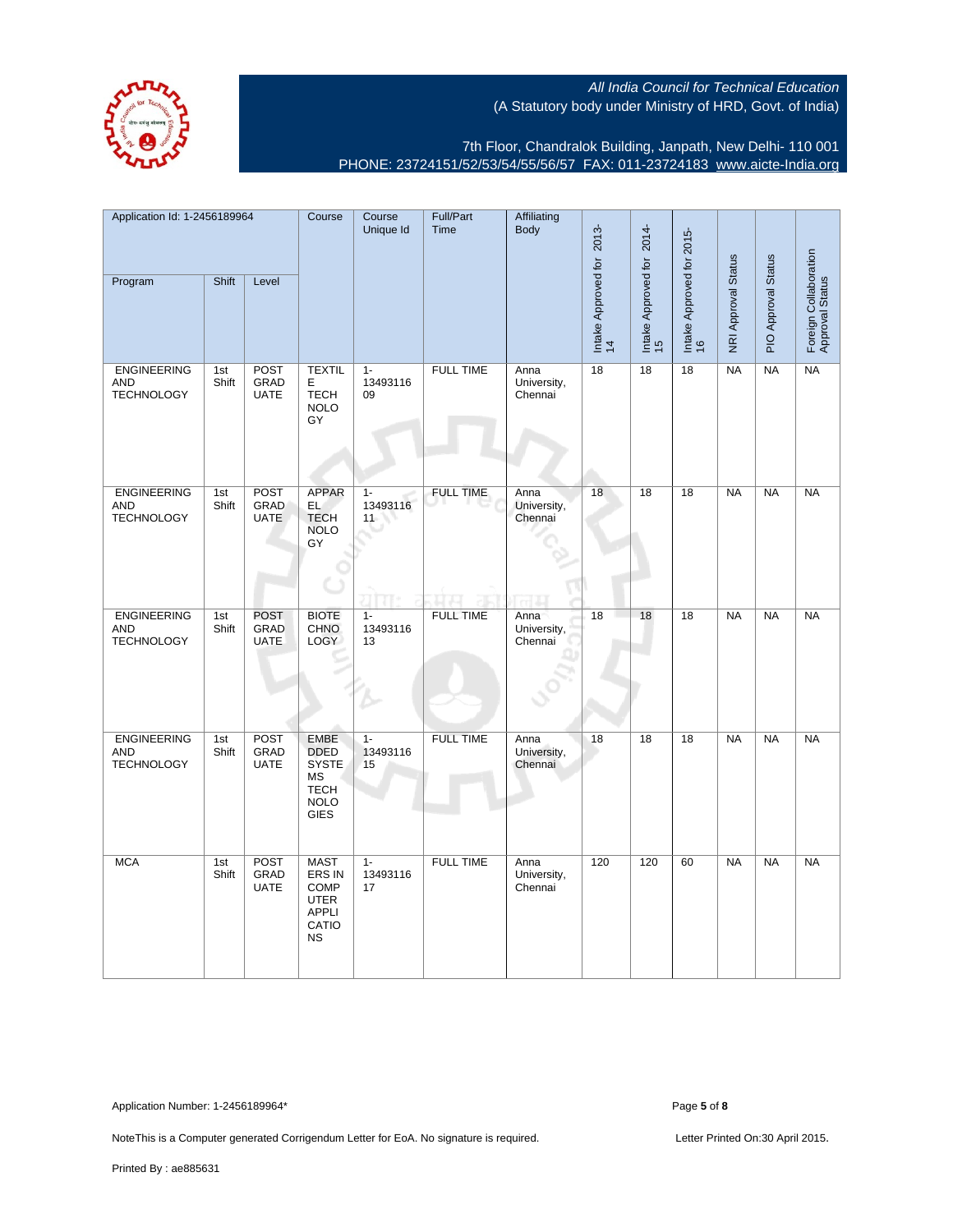

7th Floor, Chandralok Building, Janpath, New Delhi- 110 001 PHONE: 23724151/52/53/54/55/56/57 FAX: 011-23724183 [www.aicte-India.org](http://www.aicte-India.org)

| Application Id: 1-2456189964                          |              |                                                    | Course                                                                                                                    | Course<br>Unique Id     | Full/Part<br>Time | Affiliating<br><b>Body</b>     |                                 | 2014-                     |                                 |                     |                     |                                          |
|-------------------------------------------------------|--------------|----------------------------------------------------|---------------------------------------------------------------------------------------------------------------------------|-------------------------|-------------------|--------------------------------|---------------------------------|---------------------------|---------------------------------|---------------------|---------------------|------------------------------------------|
| Program                                               | Shift        | Level                                              |                                                                                                                           |                         |                   |                                | Intake Approved for 2013-<br>14 | Intake Approved for<br>15 | Intake Approved for 2015-<br>16 | NRI Approval Status | PIO Approval Status | Foreign Collaboration<br>Approval Status |
| <b>ENGINEERING</b><br><b>AND</b><br><b>TECHNOLOGY</b> | 1st<br>Shift | <b>UNDE</b><br>$\mathsf R$<br>GRAD<br><b>UATE</b>  | <b>ELECT</b><br><b>RONIC</b><br>S AND<br><b>COMM</b><br><b>UNICA</b><br><b>TIONS</b><br><b>ENGIN</b><br><b>EERIN</b><br>G | $1 -$<br>13493116<br>19 | <b>FULL TIME</b>  | Anna<br>University,<br>Chennai | 180                             | 180                       | 180                             | NA                  | NA                  | <b>NA</b>                                |
| <b>ENGINEERING</b><br><b>AND</b><br><b>TECHNOLOGY</b> | 1st<br>Shift | <b>UNDE</b><br>R<br>GRAD<br><b>UATE</b>            | <b>COMP</b><br><b>UTER</b><br><b>SCIEN</b><br>CE<br>AND<br><b>ENGIN</b><br><b>EERIN</b><br>G                              | $1 -$<br>13493116<br>21 | <b>FULL TIME</b>  | Anna<br>University,<br>Chennai | 120                             | 120                       | 120                             | <b>NA</b>           | <b>NA</b>           | <b>NA</b>                                |
| <b>ENGINEERING</b><br><b>AND</b><br><b>TECHNOLOGY</b> | 1st<br>Shift | <b>UNDE</b><br>R<br>GRAD<br><b>UATE</b>            | <b>BIOTE</b><br><b>CHNO</b><br>LOGY                                                                                       | $1 -$<br>13493116<br>23 | <b>FULL TIME</b>  | Anna<br>University,<br>Chennai | 60                              | 60                        | 60                              | NA                  | <b>NA</b>           | NA                                       |
| <b>ENGINEERING</b><br><b>AND</b><br><b>TECHNOLOGY</b> | 1st<br>Shift | <b>UNDE</b><br>$\mathsf{R}$<br>GRAD<br><b>UATE</b> | <b>FASHI</b><br>ON<br><b>TECH</b><br><b>NOLO</b><br>GY                                                                    | $1 -$<br>13493116<br>25 | <b>FULL TIME</b>  | Anna<br>University,<br>Chennai | 60                              | 60                        | 60                              | NA                  | NA                  | NA                                       |
| MANAGEMENT                                            | 1st<br>Shift | POST<br>GRAD<br><b>UATE</b>                        | <b>MAST</b><br>ERS IN<br><b>BUSIN</b><br>ESS<br><b>ADMIN</b><br><b>ISTRA</b><br><b>TION</b>                               | $1 -$<br>13493116<br>27 | <b>FULL TIME</b>  | Anna<br>University,<br>Chennai | 180                             | 180                       | 180                             | <b>NA</b>           | <b>NA</b>           | <b>NA</b>                                |

Application Number: 1-2456189964\* Page **6** of **8**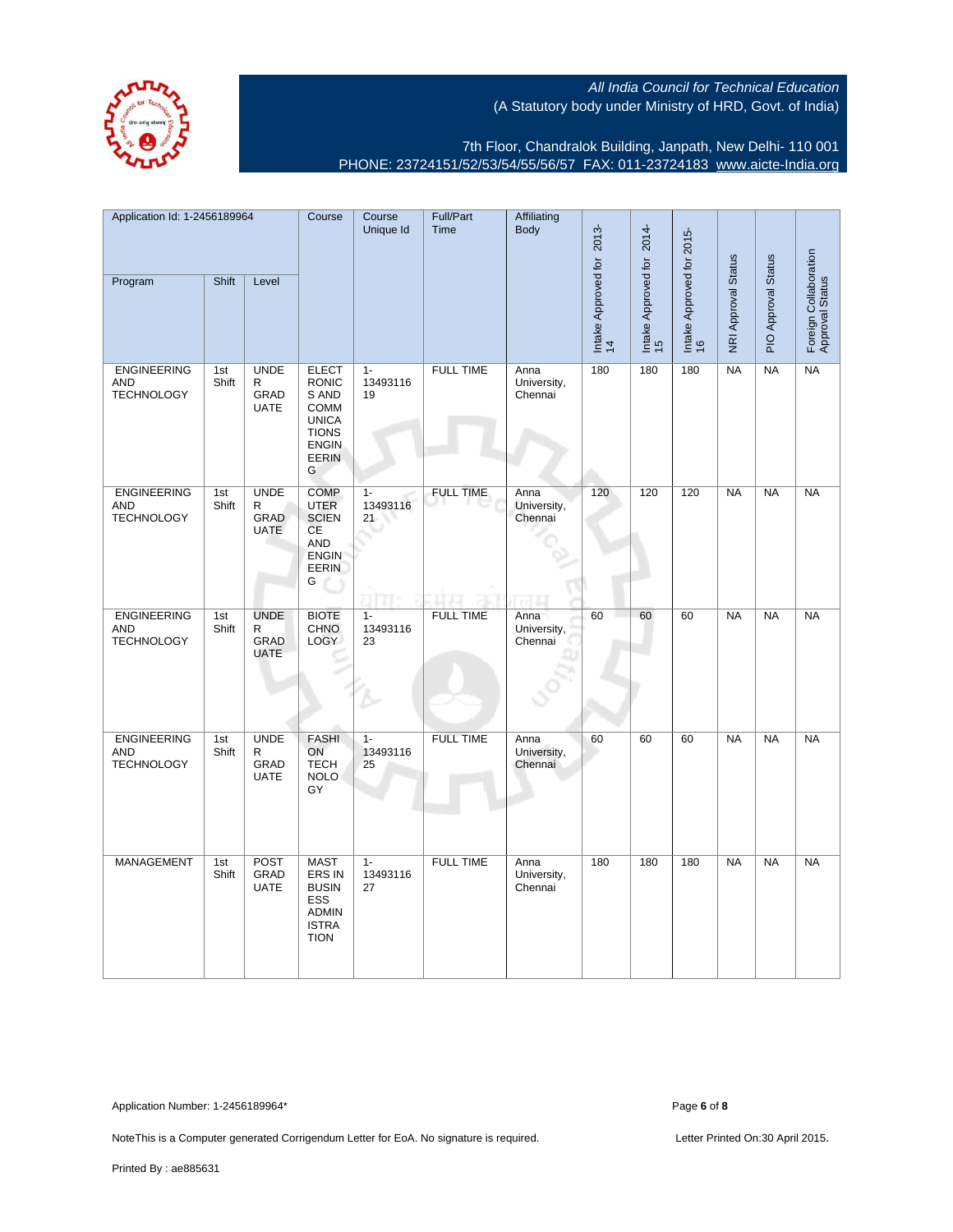

7th Floor, Chandralok Building, Janpath, New Delhi- 110 001 PHONE: 23724151/52/53/54/55/56/57 FAX: 011-23724183 [www.aicte-India.org](http://www.aicte-India.org)

| Application Id: 1-2456189964                          |              | Course                                             | Course<br>Unique Id                                                                                                          | Full/Part<br>Time       | Affiliating<br>Body     | 2013-                          | 2014-                     |                           |                                 |                     |                     |                                          |
|-------------------------------------------------------|--------------|----------------------------------------------------|------------------------------------------------------------------------------------------------------------------------------|-------------------------|-------------------------|--------------------------------|---------------------------|---------------------------|---------------------------------|---------------------|---------------------|------------------------------------------|
| Program                                               | Shift        | Level                                              |                                                                                                                              |                         |                         |                                | Intake Approved for<br>14 | Intake Approved for<br>15 | Intake Approved for 2015-<br>16 | NRI Approval Status | PIO Approval Status | Foreign Collaboration<br>Approval Status |
| <b>ENGINEERING</b><br><b>AND</b><br><b>TECHNOLOGY</b> | 1st<br>Shift | <b>UNDE</b><br>$\mathsf{R}$<br>GRAD<br><b>UATE</b> | <b>AERO</b><br><b>NAUTI</b><br>CAL<br><b>ENGIN</b><br>EERIN<br>G                                                             | $1 -$<br>13493116<br>29 | <b>FULL TIME</b>        | Anna<br>University,<br>Chennai | 60                        | 60                        | 60                              | <b>NA</b>           | NA                  | NA                                       |
| <b>ENGINEERING</b><br><b>AND</b><br><b>TECHNOLOGY</b> | 1st<br>Shift | <b>UNDE</b><br>R<br>GRAD<br><b>UATE</b>            | <b>ELECT</b><br><b>RONIC</b><br>S &<br><b>INSTR</b><br><b>UMEN</b><br><b>TATIO</b><br>N<br><b>ENGIN</b><br><b>EERIN</b><br>G | $1 -$<br>13493116<br>31 | <b>FULL TIME</b><br>ы к | Anna<br>University,<br>Chennai | 60                        | 60                        | 60                              | <b>NA</b>           | NA                  | NA                                       |
| <b>ENGINEERING</b><br><b>AND</b><br><b>TECHNOLOGY</b> | 1st<br>Shift | <b>UNDE</b><br>R<br><b>GRAD</b><br><b>UATE</b>     | <b>AUTO</b><br><b>MOBIL</b><br>E<br><b>ENGIN</b><br><b>EERIN</b><br>G                                                        | $1 -$<br>13493116<br>33 | <b>FULL TIME</b>        | Anna<br>University,<br>Chennai | 60                        | 60                        | 60                              | NA                  | <b>NA</b>           | <b>NA</b>                                |

• Validity of the course details may be verified at www.aicte-india.org>departments>approvals

The above mentioned approval is subject to the condition that KUMARAGURU COLLEGE OF TECHNOLOGY shall follow and adhere to the Regulations, guidelines and directions issued by AICTE from time to time and the undertaking / affidavit given by the institution along with the application submitted by the institution on portal.

In case of any differences in content in this Computer generated Extension of Approval Letter, the content/information as approved by the Executive Council / General Council as available on the record of AICTE shall be final and binding.